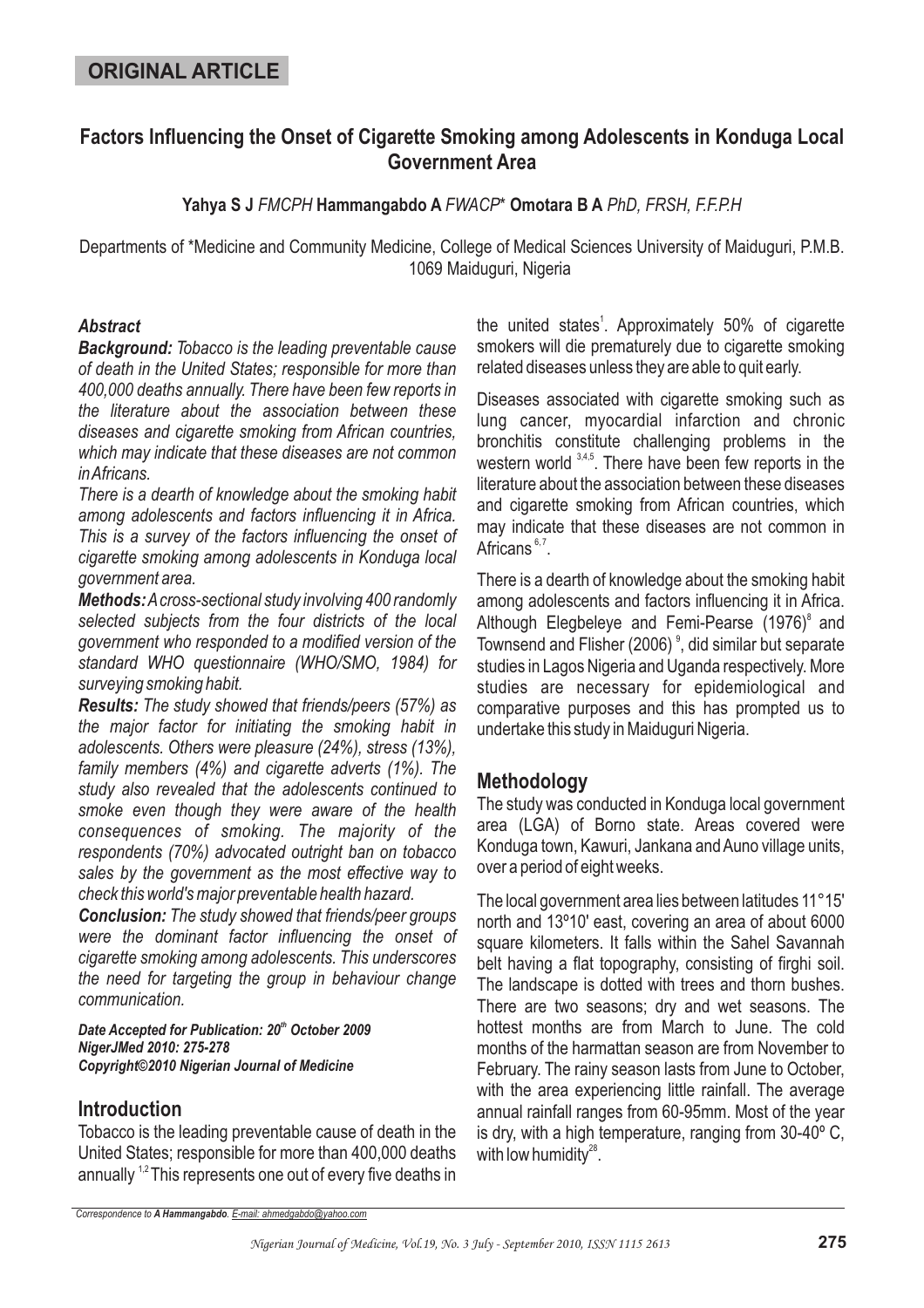# **Study Design**

The study design was cross-sectional survey with the aim of assessing the prevalence and factors influencing the onset of cigarette smoking in adolescents. The tool for the study was the researcher-administered questionnaire which was pre-tested and validated. Responses from the adolescents were recorded by ticking the appropriate answers in the closed ended questionnaire

A total of 400 subjects were studied using a multistage sampling method. The data was obtained using a modified WHO questionnaire on smoking habit administered to the adolescent population in the local government.

Information obtainable through the questionnaire included, demographic information like age, sex, ethnic group, socio-economic status, educational level, occupation, religion and their responses to specific questions such as reasons for smoking, source of first cigarette and the effects and dangers of smoking. Their views and perceptions on how to quit smoking were also documented<sup>28</sup>.

## **Results**

Four hundred subjects were studied, majority of the respondents (63%) were from Konduga, the central district of the local government; about 20 per cent from Jakana, 14 per cent from Kawuri and 4 per cent fromAuno districts. Other results obtained were classified, analyzed and presented in tables and charts.

Table I shows the demographic data of the respondents. More than half (58%) of the respondents fall within the age group of 18-20, followed closely by the 15-17 age group (33%).

Most of the respondents (84%) were male while the female population constitutes only about 16 per cent. The gender difference may be attributed to the cultural and religious norms of the people of the area of study. Almost all the respondents (98.8%) are Nigerians.

The majority of respondents (44%) belong to the Kanuri tribe, being the indigenous tribe of the area of study. Hausa closely follows with 16% respondents. Marghi, Fulani and Babur have 9%, 4%, and 3.5% respondents respectively. Other respondents from minority tribes constitute 23%.

Koranic education appears to be the dominant as the majority of both parents (about 37%) had only this form of education. Even though the highest level of education of respondents was the secondary school (33%), those with koranic education closely follows with about 32 per cent.

Half of the respondent's family income was low with about 42 and 8 per cent in the moderate and low categories respectively.

Figure 1 shows that over half of the respondents (57%) considered friends/peers as the major reason for starting cigarette smoking. Pleasure follows with 24 per cent; stress with 13 per cent; 4 per cent by family members, neighbours, colleagues or teachers; while cigarette adverts and availability of funds got 1 per cent response each.

In attempt to answer the question on reasons why adolescents continue to smoke cigarettes, the table shows that most respondents (44%) believe they smoke for pleasure, followed by stress (35%), peer group influences (14%), social acceptance (4%) and 2 per cent due to advertisement.

The figure shows that nearly all the respondents (92%) are aware of the hazard associated with smoking. Only 8 per cent appear to be ignorant. This clearly shows the level of awareness in the community.

| Table I: the demographic characteristics of adolescents in |  |  |
|------------------------------------------------------------|--|--|
| Konduga 2006                                               |  |  |

| Age (in years)<br>Less than 12<br>2<br>0.50<br>33<br>$12 - 14$<br>8.25<br>$15 - 17$<br>133<br>33.25<br>232<br>18-20<br>58.0<br>400<br>100<br>Total<br>Sex<br>Male<br>335<br>83.75<br>Female<br>65<br>16.25<br>Total<br>400<br>100<br><b>Tribe</b><br>Kanuri<br>177<br>44.25<br>Hausa<br>64<br>16.00<br>36<br>Marghi<br>9.00<br>Fulani<br>16<br>4.00<br>Babur<br>14<br>3.50<br>93<br>Others<br>23.25<br>400<br>100<br>Total<br>Nationality<br>Nigerian<br>395<br>98.75<br>5<br>Non Nigerian<br>1.25<br>400<br>100<br>Total<br><b>Highest level of education</b><br>No school<br>33<br>8.25<br>127<br>31.75<br>Koranic<br>50<br>12.50<br>Primary<br>133<br>33.25<br>Secondary<br>57<br>14.25<br>Tertiary<br>400<br>Total<br>100<br><b>Father's educational level</b><br>145<br>36.25<br>Koranic<br>Primary<br>24<br>6.00<br>53<br>Secondary<br>13.25<br>Tertiary<br>85<br>21.25<br>None of the above<br>93<br>23.25<br>400<br>Total<br>100<br>Mother's educational level<br>Koranic<br>148<br>37.0<br>Primary<br>28<br>7.0<br>Secondary<br>59<br>14.8<br>37<br>Tertiarv<br>9.3<br>None of the above<br>128<br>32.0<br>400<br>Total<br>100<br><b>Family income</b><br>Low<br>200<br>50.0<br>Moderate<br>169<br>42.3<br>High<br>31<br>7.8<br>Total<br>400<br>100 | <b>CHARACTERISTIC</b> | <b>RESPONDENTS (n=400)</b> | PERCENTAGE (100%) |
|--------------------------------------------------------------------------------------------------------------------------------------------------------------------------------------------------------------------------------------------------------------------------------------------------------------------------------------------------------------------------------------------------------------------------------------------------------------------------------------------------------------------------------------------------------------------------------------------------------------------------------------------------------------------------------------------------------------------------------------------------------------------------------------------------------------------------------------------------------------------------------------------------------------------------------------------------------------------------------------------------------------------------------------------------------------------------------------------------------------------------------------------------------------------------------------------------------------------------------------------------------------|-----------------------|----------------------------|-------------------|
|                                                                                                                                                                                                                                                                                                                                                                                                                                                                                                                                                                                                                                                                                                                                                                                                                                                                                                                                                                                                                                                                                                                                                                                                                                                              |                       |                            |                   |
|                                                                                                                                                                                                                                                                                                                                                                                                                                                                                                                                                                                                                                                                                                                                                                                                                                                                                                                                                                                                                                                                                                                                                                                                                                                              |                       |                            |                   |
|                                                                                                                                                                                                                                                                                                                                                                                                                                                                                                                                                                                                                                                                                                                                                                                                                                                                                                                                                                                                                                                                                                                                                                                                                                                              |                       |                            |                   |
|                                                                                                                                                                                                                                                                                                                                                                                                                                                                                                                                                                                                                                                                                                                                                                                                                                                                                                                                                                                                                                                                                                                                                                                                                                                              |                       |                            |                   |
|                                                                                                                                                                                                                                                                                                                                                                                                                                                                                                                                                                                                                                                                                                                                                                                                                                                                                                                                                                                                                                                                                                                                                                                                                                                              |                       |                            |                   |
|                                                                                                                                                                                                                                                                                                                                                                                                                                                                                                                                                                                                                                                                                                                                                                                                                                                                                                                                                                                                                                                                                                                                                                                                                                                              |                       |                            |                   |
|                                                                                                                                                                                                                                                                                                                                                                                                                                                                                                                                                                                                                                                                                                                                                                                                                                                                                                                                                                                                                                                                                                                                                                                                                                                              |                       |                            |                   |
|                                                                                                                                                                                                                                                                                                                                                                                                                                                                                                                                                                                                                                                                                                                                                                                                                                                                                                                                                                                                                                                                                                                                                                                                                                                              |                       |                            |                   |
|                                                                                                                                                                                                                                                                                                                                                                                                                                                                                                                                                                                                                                                                                                                                                                                                                                                                                                                                                                                                                                                                                                                                                                                                                                                              |                       |                            |                   |
|                                                                                                                                                                                                                                                                                                                                                                                                                                                                                                                                                                                                                                                                                                                                                                                                                                                                                                                                                                                                                                                                                                                                                                                                                                                              |                       |                            |                   |
|                                                                                                                                                                                                                                                                                                                                                                                                                                                                                                                                                                                                                                                                                                                                                                                                                                                                                                                                                                                                                                                                                                                                                                                                                                                              |                       |                            |                   |
|                                                                                                                                                                                                                                                                                                                                                                                                                                                                                                                                                                                                                                                                                                                                                                                                                                                                                                                                                                                                                                                                                                                                                                                                                                                              |                       |                            |                   |
|                                                                                                                                                                                                                                                                                                                                                                                                                                                                                                                                                                                                                                                                                                                                                                                                                                                                                                                                                                                                                                                                                                                                                                                                                                                              |                       |                            |                   |
|                                                                                                                                                                                                                                                                                                                                                                                                                                                                                                                                                                                                                                                                                                                                                                                                                                                                                                                                                                                                                                                                                                                                                                                                                                                              |                       |                            |                   |
|                                                                                                                                                                                                                                                                                                                                                                                                                                                                                                                                                                                                                                                                                                                                                                                                                                                                                                                                                                                                                                                                                                                                                                                                                                                              |                       |                            |                   |
|                                                                                                                                                                                                                                                                                                                                                                                                                                                                                                                                                                                                                                                                                                                                                                                                                                                                                                                                                                                                                                                                                                                                                                                                                                                              |                       |                            |                   |
|                                                                                                                                                                                                                                                                                                                                                                                                                                                                                                                                                                                                                                                                                                                                                                                                                                                                                                                                                                                                                                                                                                                                                                                                                                                              |                       |                            |                   |
|                                                                                                                                                                                                                                                                                                                                                                                                                                                                                                                                                                                                                                                                                                                                                                                                                                                                                                                                                                                                                                                                                                                                                                                                                                                              |                       |                            |                   |
|                                                                                                                                                                                                                                                                                                                                                                                                                                                                                                                                                                                                                                                                                                                                                                                                                                                                                                                                                                                                                                                                                                                                                                                                                                                              |                       |                            |                   |
|                                                                                                                                                                                                                                                                                                                                                                                                                                                                                                                                                                                                                                                                                                                                                                                                                                                                                                                                                                                                                                                                                                                                                                                                                                                              |                       |                            |                   |
|                                                                                                                                                                                                                                                                                                                                                                                                                                                                                                                                                                                                                                                                                                                                                                                                                                                                                                                                                                                                                                                                                                                                                                                                                                                              |                       |                            |                   |
|                                                                                                                                                                                                                                                                                                                                                                                                                                                                                                                                                                                                                                                                                                                                                                                                                                                                                                                                                                                                                                                                                                                                                                                                                                                              |                       |                            |                   |
|                                                                                                                                                                                                                                                                                                                                                                                                                                                                                                                                                                                                                                                                                                                                                                                                                                                                                                                                                                                                                                                                                                                                                                                                                                                              |                       |                            |                   |
|                                                                                                                                                                                                                                                                                                                                                                                                                                                                                                                                                                                                                                                                                                                                                                                                                                                                                                                                                                                                                                                                                                                                                                                                                                                              |                       |                            |                   |
|                                                                                                                                                                                                                                                                                                                                                                                                                                                                                                                                                                                                                                                                                                                                                                                                                                                                                                                                                                                                                                                                                                                                                                                                                                                              |                       |                            |                   |
|                                                                                                                                                                                                                                                                                                                                                                                                                                                                                                                                                                                                                                                                                                                                                                                                                                                                                                                                                                                                                                                                                                                                                                                                                                                              |                       |                            |                   |
|                                                                                                                                                                                                                                                                                                                                                                                                                                                                                                                                                                                                                                                                                                                                                                                                                                                                                                                                                                                                                                                                                                                                                                                                                                                              |                       |                            |                   |
|                                                                                                                                                                                                                                                                                                                                                                                                                                                                                                                                                                                                                                                                                                                                                                                                                                                                                                                                                                                                                                                                                                                                                                                                                                                              |                       |                            |                   |
|                                                                                                                                                                                                                                                                                                                                                                                                                                                                                                                                                                                                                                                                                                                                                                                                                                                                                                                                                                                                                                                                                                                                                                                                                                                              |                       |                            |                   |
|                                                                                                                                                                                                                                                                                                                                                                                                                                                                                                                                                                                                                                                                                                                                                                                                                                                                                                                                                                                                                                                                                                                                                                                                                                                              |                       |                            |                   |
|                                                                                                                                                                                                                                                                                                                                                                                                                                                                                                                                                                                                                                                                                                                                                                                                                                                                                                                                                                                                                                                                                                                                                                                                                                                              |                       |                            |                   |
|                                                                                                                                                                                                                                                                                                                                                                                                                                                                                                                                                                                                                                                                                                                                                                                                                                                                                                                                                                                                                                                                                                                                                                                                                                                              |                       |                            |                   |
|                                                                                                                                                                                                                                                                                                                                                                                                                                                                                                                                                                                                                                                                                                                                                                                                                                                                                                                                                                                                                                                                                                                                                                                                                                                              |                       |                            |                   |
|                                                                                                                                                                                                                                                                                                                                                                                                                                                                                                                                                                                                                                                                                                                                                                                                                                                                                                                                                                                                                                                                                                                                                                                                                                                              |                       |                            |                   |
|                                                                                                                                                                                                                                                                                                                                                                                                                                                                                                                                                                                                                                                                                                                                                                                                                                                                                                                                                                                                                                                                                                                                                                                                                                                              |                       |                            |                   |
|                                                                                                                                                                                                                                                                                                                                                                                                                                                                                                                                                                                                                                                                                                                                                                                                                                                                                                                                                                                                                                                                                                                                                                                                                                                              |                       |                            |                   |
|                                                                                                                                                                                                                                                                                                                                                                                                                                                                                                                                                                                                                                                                                                                                                                                                                                                                                                                                                                                                                                                                                                                                                                                                                                                              |                       |                            |                   |
|                                                                                                                                                                                                                                                                                                                                                                                                                                                                                                                                                                                                                                                                                                                                                                                                                                                                                                                                                                                                                                                                                                                                                                                                                                                              |                       |                            |                   |
|                                                                                                                                                                                                                                                                                                                                                                                                                                                                                                                                                                                                                                                                                                                                                                                                                                                                                                                                                                                                                                                                                                                                                                                                                                                              |                       |                            |                   |
|                                                                                                                                                                                                                                                                                                                                                                                                                                                                                                                                                                                                                                                                                                                                                                                                                                                                                                                                                                                                                                                                                                                                                                                                                                                              |                       |                            |                   |
|                                                                                                                                                                                                                                                                                                                                                                                                                                                                                                                                                                                                                                                                                                                                                                                                                                                                                                                                                                                                                                                                                                                                                                                                                                                              |                       |                            |                   |
|                                                                                                                                                                                                                                                                                                                                                                                                                                                                                                                                                                                                                                                                                                                                                                                                                                                                                                                                                                                                                                                                                                                                                                                                                                                              |                       |                            |                   |
|                                                                                                                                                                                                                                                                                                                                                                                                                                                                                                                                                                                                                                                                                                                                                                                                                                                                                                                                                                                                                                                                                                                                                                                                                                                              |                       |                            |                   |
|                                                                                                                                                                                                                                                                                                                                                                                                                                                                                                                                                                                                                                                                                                                                                                                                                                                                                                                                                                                                                                                                                                                                                                                                                                                              |                       |                            |                   |
|                                                                                                                                                                                                                                                                                                                                                                                                                                                                                                                                                                                                                                                                                                                                                                                                                                                                                                                                                                                                                                                                                                                                                                                                                                                              |                       |                            |                   |
|                                                                                                                                                                                                                                                                                                                                                                                                                                                                                                                                                                                                                                                                                                                                                                                                                                                                                                                                                                                                                                                                                                                                                                                                                                                              |                       |                            |                   |
|                                                                                                                                                                                                                                                                                                                                                                                                                                                                                                                                                                                                                                                                                                                                                                                                                                                                                                                                                                                                                                                                                                                                                                                                                                                              |                       |                            |                   |
|                                                                                                                                                                                                                                                                                                                                                                                                                                                                                                                                                                                                                                                                                                                                                                                                                                                                                                                                                                                                                                                                                                                                                                                                                                                              |                       |                            |                   |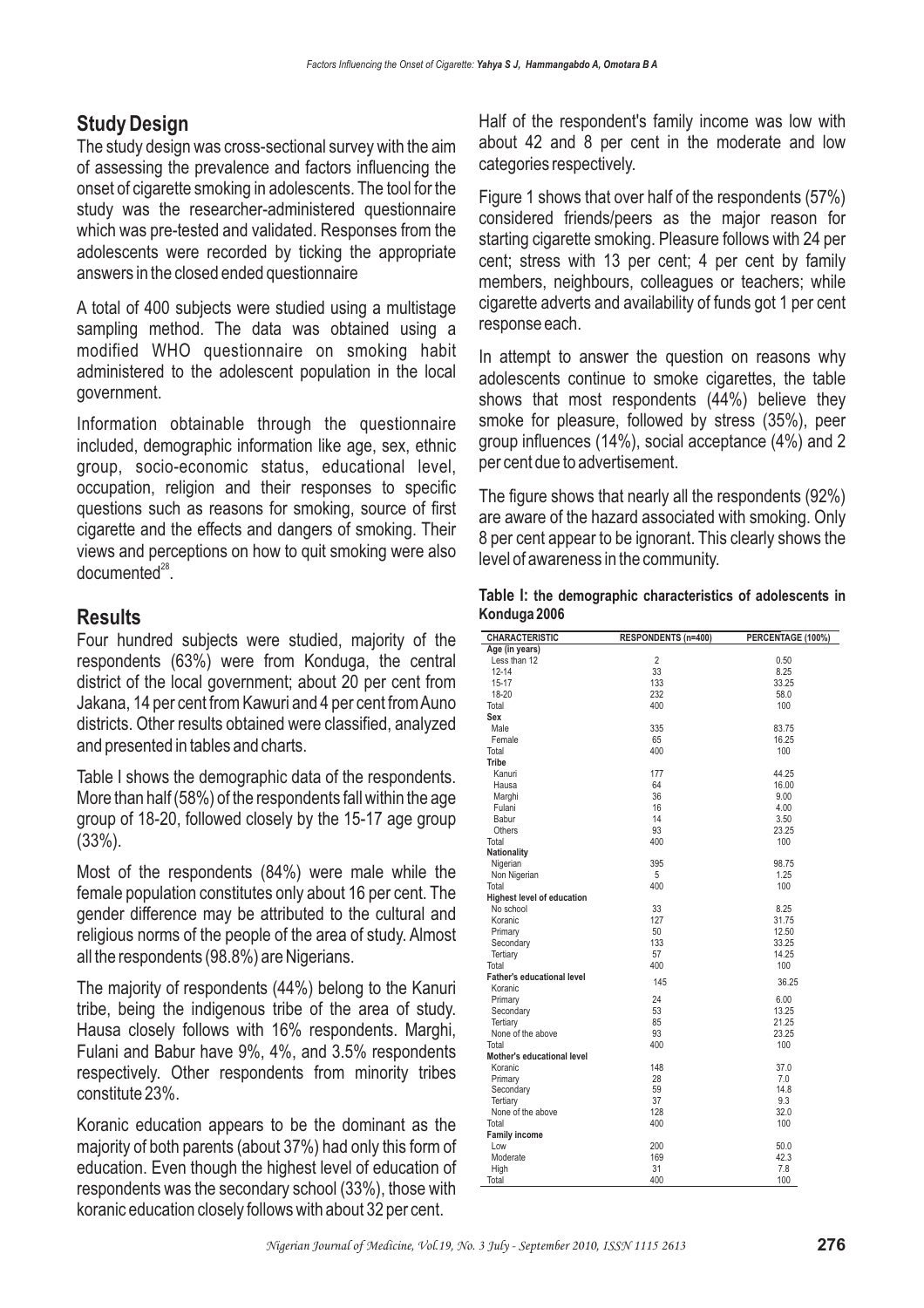### **Table II: prevalence of cigarette smoking among adolescents**

| <b>SMOKING HABIT</b>   | <b>FREQUENCY</b> | PERCENT (%) |
|------------------------|------------------|-------------|
| Never smoked           | 264              | 66.0        |
| <b>Current smokers</b> | 85               | 21.3        |
| Ex-smokers             | 51               | 12.7        |
| Total                  | 400              | 100         |

#### **Table III: reasons for smoking**

| <b>REASONS*</b>   | <b>FREQUENCY</b> | PERCENT (%) |
|-------------------|------------------|-------------|
| Social acceptance | 6                | 4.44        |
| <b>Stress</b>     | 47               | 34.81       |
| Peer group        | 19               | 14.07       |
| Pleasure          | 60               | 44.44       |
| Advertisement     | 3                | 2.22        |
| <b>TOTAL</b>      | 135              | 100.0       |

\* Some respondents gave more than one reason



Figure 1:Perception of adolescents for initiating the smoking habit in Konduga LGA



Figure 2: Awareness of health hazards associated with cigarette smoking

#### **Discussion**

Four hundred subjects were studied. The study revealed that more than half of the subjects were in the age-group of 18-20 years. This is followed by 15- 17years.This indicate that the habits are started about 15 -17 years and by 18 -20 years most adolescents who are prone to smoke would have joined and therefore the prevalence peak at this age. This finding is in agreement with previous report by Townsend et al $\degree$ , that most smokers establish smoking habit before graduating from high school as well as surgeon general's report that adolescent smokers establish the smoking habit by the age of 20 years $^{\text{10}}$ .

It has also been found that about half of the subjects were from low socioeconomic class, while only a few in the middle socioeconomic class, this also agreed with the Surgeon general's finding that young people from low socioeconomic status are at an increased risk of initiating smoking<sup>10</sup>. Poverty and lack of parental care are among the reasons why this group is more vulnerable to the smoking habit.

All the smokers were observed to be males in this study. This finding agrees with Bello et al $11$  regarding smoking status of students of tertiary institutions in the area. This is not surprising considering the fact that women hardly smoke in the area due to the social and cultural beliefs strongly held by them. Any woman seen smoking is termed to be a deviant; this was corroborated by Emmanuel et al $12$  in Addis Ababa with fewer female smokers. Most of the smoking done by the children is done outside the home and females are most of the time confined at home hence it is difficult for them to undertake this behaviour. However Rosaria et al<sup>13</sup> in a Swedish cohort study of early gender difference in adolescent tobacco use found that females were more likely to continue smoking than males though males start smoking at an earlier age than females. The Centres for disease control and prevention (CDC  $\&P)^{14}$ found that adolescent girls smoke more to loss weight and avoid eating than boys who smoke more for relaxation.

It was observed that over half of the subjects were initiated into the smoking habit by their peers; this was in agreement with Emmanuel et al $^{12}$ , who observed that having a friend who smokes was strongly associated with cigarette smoking after controlling confounding factors in their study. Various reasons were given by the respondents in this study for initiating the smoking habit these include pleasure, to relieve stress, smoking by